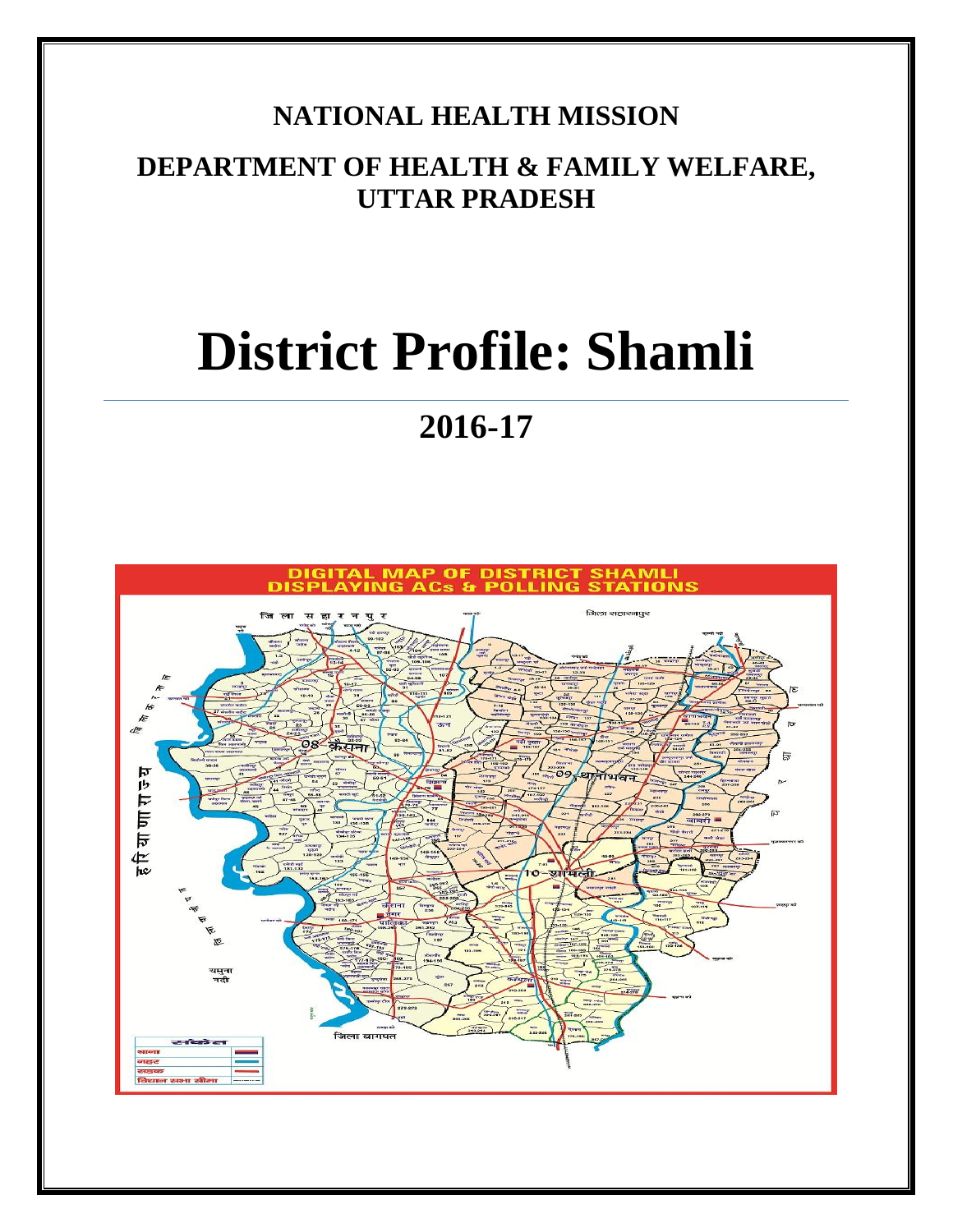#### **District Profile: Shamli**

|                                                         | <b>Shamli</b> | <b>Uttar Pradesh</b> |
|---------------------------------------------------------|---------------|----------------------|
| Rural Population (In lakhs) (Census 2011)               | 926575        | 1551.11              |
| Number of Districts (RHS 2014)                          | $01$ (Block-  | 75                   |
| Number of Sub District (Tehsil/Taluka etc.) Census 2011 | 03            | 312                  |
| Number of Villages (RHS 2014)                           | 320           | 106704               |
| Number of District Hospitals (RHS 2014)                 | $\theta$      | 160                  |
| Number of Community Health Centres (RHS 2014)           | 5             | 773                  |
| Number of Primary Health Centres (RHS 2014)             | 23            | 3497                 |
| Number of Sub Centres (RHS 2014)                        | 134           | 20521                |

#### **Demographic Profile**

| <b>Indicator</b>                           | <b>Shamli</b> | <b>Uttar Pradesh</b> |
|--------------------------------------------|---------------|----------------------|
| <b>Total Population (In Crore) (Census</b> | .13           | 19.96                |
| Decadal Growth (%) (Census 2011)           |               | 20.09                |
| Crude Birth Rate (SRS 2014)                |               | 27.2                 |
| Crude Death Rate (SRS 2014)                |               | 7.7                  |
| Natural Growth Rate (SRS 2014)             |               | 19.5                 |
| Sex Ratio (Census 2011)                    | 889           | 908                  |
| Child Sex Ratio (Census 2011)              | 863           | 899                  |
| Schedule Caste population (In Crore)       | .01           | 3.51                 |
| Schedule Tribe population (in crore)       | $\mathbf{0}$  | 0.011                |
| Total Literacy Rate (%) (Census 2011)      | 69.12         | 69.72                |
| Male Literacy Rate (%) (Census 2011)       | 78.44         | 79.24                |
| Female Literacy Rate (%) (Census 2011)     | 58.69         | 59.26                |

#### **Status of Health Indicators (AHS 2012-13)**

| Indicators                       | <b>Shamli</b> | <b>Uttar Pradesh</b> |
|----------------------------------|---------------|----------------------|
| <b>Infant Mortality Rate</b>     | 51            | 68                   |
| <b>Neo-Natal Mortality Rate</b>  | 37            | 49                   |
| <b>Maternal Mortality Ratio</b>  | 204           | 258                  |
| <b>Total Fertility Rate</b>      | 3.2           | 3.3                  |
| <b>Under-five Mortality Rate</b> |               | 90                   |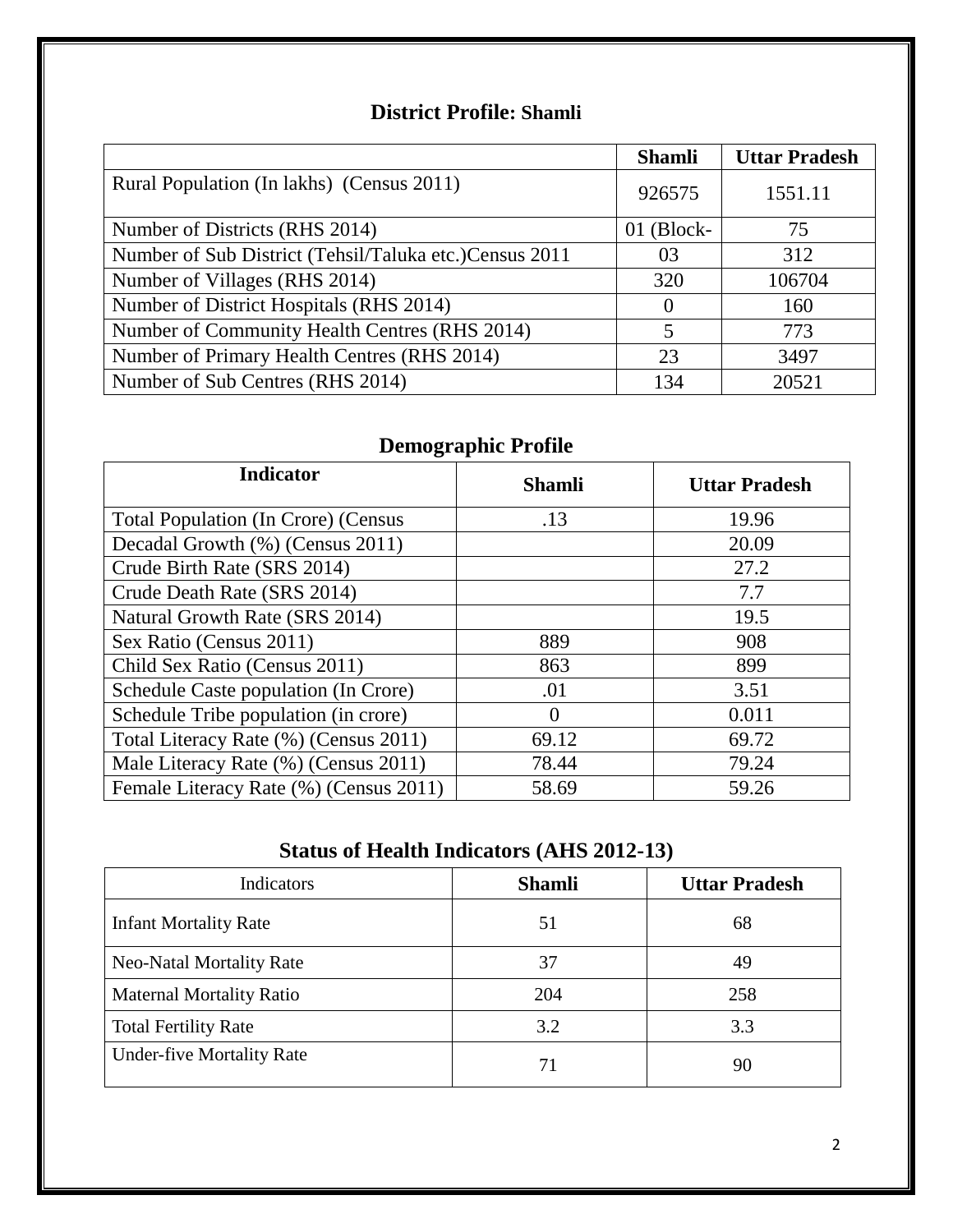### **Progress under Health Systems Strengthening**

| SI.<br>N <sub>0</sub> | <b>Activity</b>               | <b>Status</b>                                                                                                                                                                                                                      |                                           |                               |                        |  |                                                  |  |
|-----------------------|-------------------------------|------------------------------------------------------------------------------------------------------------------------------------------------------------------------------------------------------------------------------------|-------------------------------------------|-------------------------------|------------------------|--|--------------------------------------------------|--|
| $\mathbf{1}$          | 24x7 PHCs                     | Out of 23, only 01 PHCs are functioning on 24x7 basis.                                                                                                                                                                             |                                           |                               |                        |  |                                                  |  |
| $\overline{2}$        | Functioning as<br><b>FRUs</b> |                                                                                                                                                                                                                                    | CHC and others level) are working as FRUs |                               |                        |  | Only 01 Facilities ( DH,  SDH and 01 other level |  |
| 3                     | <b>ASHAs</b><br>Selected      | 797 ASHAs have been engaged<br>(760 have been trained in 1 <sup>st</sup> Module, and 760 ASHAs are trained<br>upto $5th$ Module and 510 ASHAs trained in Round-1 & 510<br>ASHAs trained in Round-2 of $6^{th}$ & $7^{th}$ Modules) |                                           |                               |                        |  |                                                  |  |
| $\overline{4}$        | Contractual<br>appointments   | Human Resource (HR) has been approved.<br>(Medical Officers (MBBS) - , Specialist , AYUSH<br>Mos/ Physicians , SNs 19, ANMs 51 LTs ,<br>Pharmacists , others )                                                                     |                                           |                               |                        |  |                                                  |  |
| 5                     | Rogi Kalyan<br>Samiti         | 06 facilities (04 CHCs, 02 PHCs,) have been registered with<br>RKS.                                                                                                                                                                |                                           |                               |                        |  |                                                  |  |
| 6                     | <b>VHSNCs</b>                 | Out of 230 villages, 230 villages constituted VHSNCs.                                                                                                                                                                              |                                           |                               |                        |  |                                                  |  |
| $\tau$                | <b>DLVMCs</b>                 | Completion of 01 DLVMC has been reported.                                                                                                                                                                                          |                                           |                               |                        |  |                                                  |  |
| 8                     | <b>VHNDs</b>                  | 11966 VHNDs were held during 2015-16.                                                                                                                                                                                              |                                           |                               |                        |  |                                                  |  |
| 9                     | <b>ERS</b>                    | 15 (102-Type) & 08 (108-Type) are operational.                                                                                                                                                                                     |                                           |                               |                        |  |                                                  |  |
| 10                    | <b>MMU</b>                    | An approval of  Mobile Medical Units (MMU) has been<br>given to the District.                                                                                                                                                      |                                           |                               |                        |  |                                                  |  |
| 11                    | Ambulance                     | An approval of  ambulances has been given to the<br>District.Shamli                                                                                                                                                                |                                           |                               |                        |  |                                                  |  |
|                       |                               | Facility                                                                                                                                                                                                                           |                                           | <b>New Construction</b>       |                        |  | Renovation/Up gradation                          |  |
|                       | Infrastructure                | DH                                                                                                                                                                                                                                 | Sanctioned<br>1                           | Completed<br>$\boldsymbol{0}$ | Sanctioned<br>$\theta$ |  | Completed<br>$\theta$                            |  |
| 12                    | Strengthening                 | <b>CHC</b>                                                                                                                                                                                                                         | 3                                         | $\overline{0}$                | $\overline{0}$         |  | $\overline{0}$                                   |  |
|                       |                               | <b>PHC</b>                                                                                                                                                                                                                         | 4                                         | 3                             | $\overline{0}$         |  | $\theta$                                         |  |
|                       |                               |                                                                                                                                                                                                                                    |                                           |                               |                        |  |                                                  |  |
|                       | New Born Care                 | Sick New Born Care unit (SNCU)<br>$\theta$                                                                                                                                                                                         |                                           |                               |                        |  |                                                  |  |
| 13                    | Units                         | New Born Stabilization Unit (NBSU)                                                                                                                                                                                                 |                                           |                               | 1                      |  |                                                  |  |
|                       | established                   | New Born Care Corner (NBCC)                                                                                                                                                                                                        |                                           |                               | 6                      |  |                                                  |  |
|                       |                               | Nutrition Rehabilitation Center (NRC)<br>$\boldsymbol{0}$                                                                                                                                                                          |                                           |                               |                        |  |                                                  |  |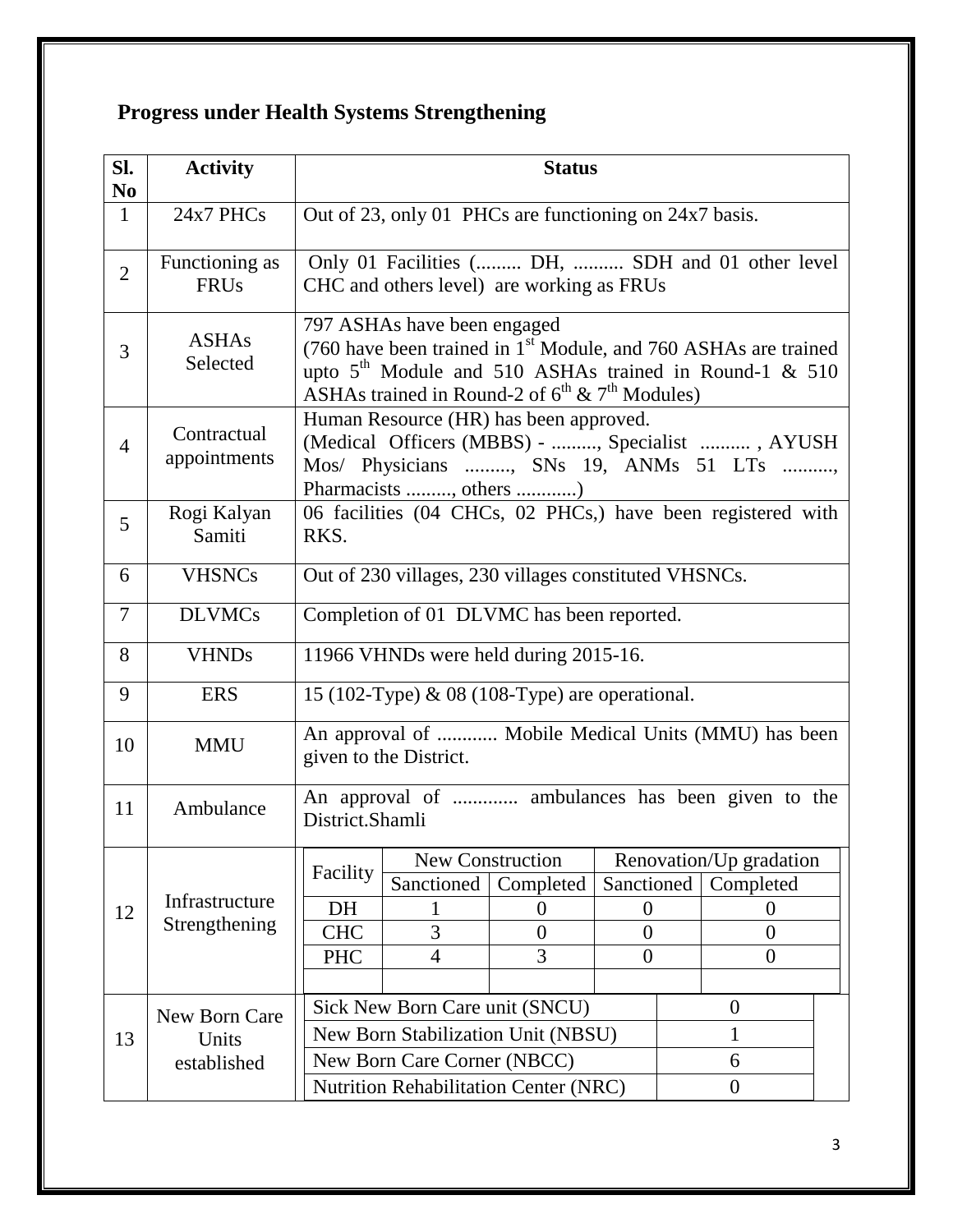| ັ<br>o  |                                 |                          |
|---------|---------------------------------|--------------------------|
| Year    | <b>Institutional Deliveries</b> | <b>JSY</b> beneficiaries |
| 2012-13 | 5914                            | 7521                     |
| 2013-14 | 6355                            | 8807                     |
| 2014-15 | 22991                           | 9737                     |
| 2015-16 | 21313                           | 11435                    |
| 2016-17 | 8642 upto Aug. 16               | 4885 upto Aug. 16        |

#### **Physical Progress of Institutional Deliveries and JSY**

#### **1. Funds Released under NRHM** (in crores)

| Year         | <b>Allocation</b> | Release* | <b>Expenditure</b> |
|--------------|-------------------|----------|--------------------|
| 2012-13      |                   | 8.40     | 3.79               |
| 2013-14      |                   | 6.17     | 7.02               |
| 2014-15      | 11.35             | 9.50     | 8.96               |
| 2015-16      | 12.84             | 12.79    | 11.31              |
| <b>Total</b> |                   | 36.86    | 31.08              |

\*Release figures for the F.Y. 2015-16 are updated on 31.03.2016 and provisional.

#### **NUHM**

#### **A. Demographic Profile (As per Census 2011):**

|                         | Total Population (In lakhs)                            | 13.12    |
|-------------------------|--------------------------------------------------------|----------|
| 2                       | Urban Population (In lakhs)                            | 3.86     |
| 3                       | Urban Population as percentage of total population     | 29       |
| 4                       | Urban slum population (in lakhs)                       | .64      |
| $\overline{\mathbf{z}}$ | Slum population as percentage of urban population      | 17       |
| 6                       | Number of Metro cities                                 | $\left($ |
| 7                       | Number of Million + cities $(> 10$ lakh population)    |          |
| 8                       | Number of cities with 1 to 10 lakh population          | $\Omega$ |
| 9                       | Number of towns with less than 1 lakh but more than 50 |          |
|                         | thousand population                                    |          |
| 10                      | Number of State HQs/District HQs which have population |          |
|                         | between 50 thousand to 30 thousand                     | 3        |
| 11                      | Total Eligible cities $(6+7+8+9+10)$                   | 4        |
| 12                      | Total cities covered under NUHM till 2015-16           | 3        |